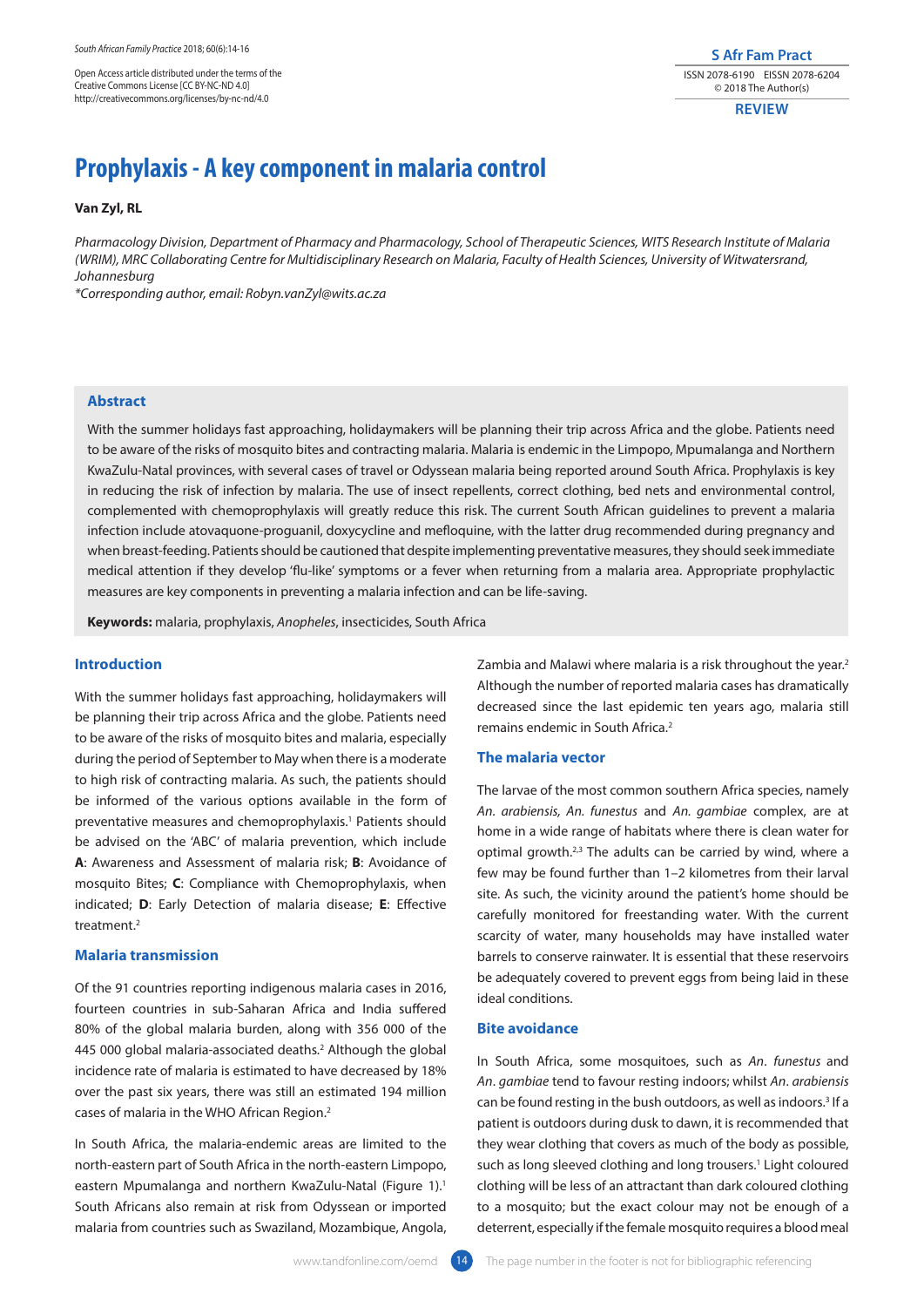

**Figure 1:** Malaria transmission areas in South Africa.<sup>1</sup>

to provide the essential nutrients for egg production. Mosquitoes are preferentially attracted to exhaled carbon dioxide, as well as body temperature and odour.<sup>4</sup> As such, repellents that are sprayed on the body and clothing can provide some protection to the patient from becoming the next blood meal. Thin clothing will lend little protection to the bite of a mosquito, and in the hot weather it would be more comfortable and convenient to spray an insecticide repellent on the clothing or apply it to the skin, rather than wearing thick clothing. All three of the main vectors in southern Africa prefer to feed close to the ground, making unprotected lower legs, ankles and feet the preferred target regardless of whether the host is indoors or outdoors.<sup>5</sup> Thus it is especially important that an insect repellent such 20–50% diethyltoluamide (DEET) be applied to the lower legs and feet every 4–6 hours according to the manufacturer's instructions.<sup>2</sup> DEET-containing repellents should not be topically applied on infants less than two months old. In these patients, citronella oil is the most effective plant extract. However, even in its pure form it is less active with a shorter duration of action than most DEETbased repellents and should be more frequently reapplied, every 40 to 90 minutes, for sustained efficacy.6 Products containing 20% picaridin or 30% oil of lemon eucalyptus have been found to provide effective protection for a long duration (7-8 hours).<sup>7</sup>

Patients should be warned of the various products freely available for purchase that claim to repel mosquitoes to prevent malaria infections. Many have not been scientifically validated and the environment in which they are to be used would greatly affect the potential efficacy of the product. Products such as citronella wristband that may deter a mosquito for a short period, will provide a sense of false protection once the aromatic oil dissipates. Devices or cell phone apps emitting ultrasonic

sounds have not been shown to kill or repel mosquitoes adequately to ensure protection. Similarly, although UV light attracts insects into an electrocuting or sticky board trap, some mosquitoes will be killed or caught, but these devices cannot ensure that the number of mosquitoes in the area are significantly reduced to decrease the risk of being bitten. Similarly, the use of warm coloured LED bulbs to decrease the number of mosquitoes being attracted towards the house may not be effective enough to protect the family from being bitten.<sup>8</sup>

The South African Department of Health advocates to control the malaria vector and protect households from infections by undertaking indoor residual spraying (IRS) to control indoor mosquitoes, as well as outdoor spraying. $3$  Burning mosquito repellent citronella candles in open areas has been shown to be less effective than in areas of limited air movement.9 Other measures to protect household members include knockdown

insecticidal sprays, burning insecticide coils, vapourising mats, sleeping under insecticide-treated bed nets and ceiling fans, along with treated mosquito screens on the doors and windows to provide additional protection.<sup>2,10</sup>

#### **Risk factors and infections**

There are several factors to consider when evaluating the risk of being infected with malaria. These include the area being visited, time of year, duration of stay, any outdoor activities between dusk and dawn, type of accommodation and mode of travel. Patients at higher risk for developing severe (complicated) malaria, should be carefully monitored and encouraged to either stay out of the malaria area or to take extra precautions when entering the malaria area. Such patients include, pregnant women, young children and infants, patients older than 65 years, immunocompromised patients (including HIV-infected, taking corticosteroids or on chemotherapy), patients with a history of splenectomy or comorbid conditions.<sup>1,2</sup>

#### **Chemoprophylactic drugs in South Africa**

According to the latest 2017 South African guidelines, the recommended chemoprophylatic drugs are still mefloquine, doxycycline or atovaquone/proguanil depending on the patient profile (Table I).<sup>1</sup> The latter combination is the prophylaxis of choice as it is well tolerated, efficacious and importantly has improved compliance due to its shorter prophylactic course (Table I). Common adverse effects reported for this combination are gastric intolerance (usually subside), mouth ulcers and stomatitis.<sup>1,10</sup> Ideally, pregnant women and young children should be discouraged from entering a malaria area due to the increased risk of being infected and the dire consequences